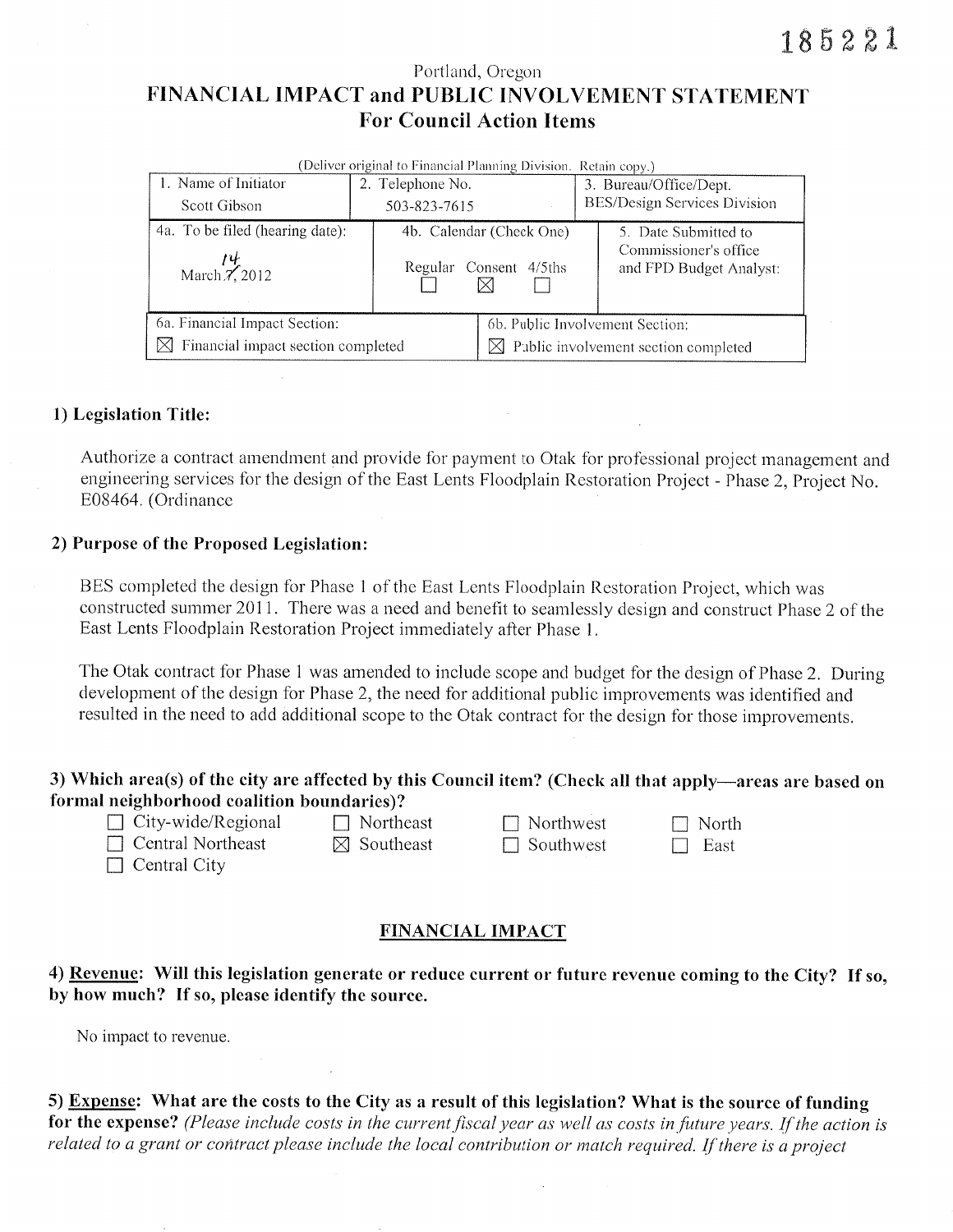Legislation will cost the City \$247,200. A portion of the added budget will be spent in FY 11/12 and the remaining portion will be spent in FY 12/13.

There is no matching grant or contract contribution associated with this legislation.

### 6) Staffing Requirements:

Will any positions be created, eliminated or re-classified in the current year as a result of this  $\bullet$ legislation? (If new positions are created please include whether they will be part-time, full-time, limited term, or permanent positions. If the position is limited term please indicate the end of the term.)

No positions will be created, eliminated or re-classified in the current year.

Will positions be created or eliminated in *future years* as a result of this legislation?

No positions will be created, eliminated or re-classified in future years.

# (Complete the following section only if an amendment to the budget is proposed.)

7) Change in Appropriations (If the accompanying ordinance amends the budget please reflect the dollar amount to be appropriated by this legislation. Include the appropriate cost elements that are to be loaded by accounting. Indicate "new" in Fund Center column if new center needs to be created. Use additional space if needed.)

| Fund | Fund<br><b>Center</b> | Commitment<br>Item | <b>Functional Area</b> | <b>Funded Program</b> | Grant | <b>Sponsored</b><br>Program | Amount |
|------|-----------------------|--------------------|------------------------|-----------------------|-------|-----------------------------|--------|
|      |                       |                    |                        |                       |       |                             |        |
|      |                       |                    |                        |                       |       |                             |        |

[Proceed to Public Involvement Section — REQUIRED as of July 1, 2011]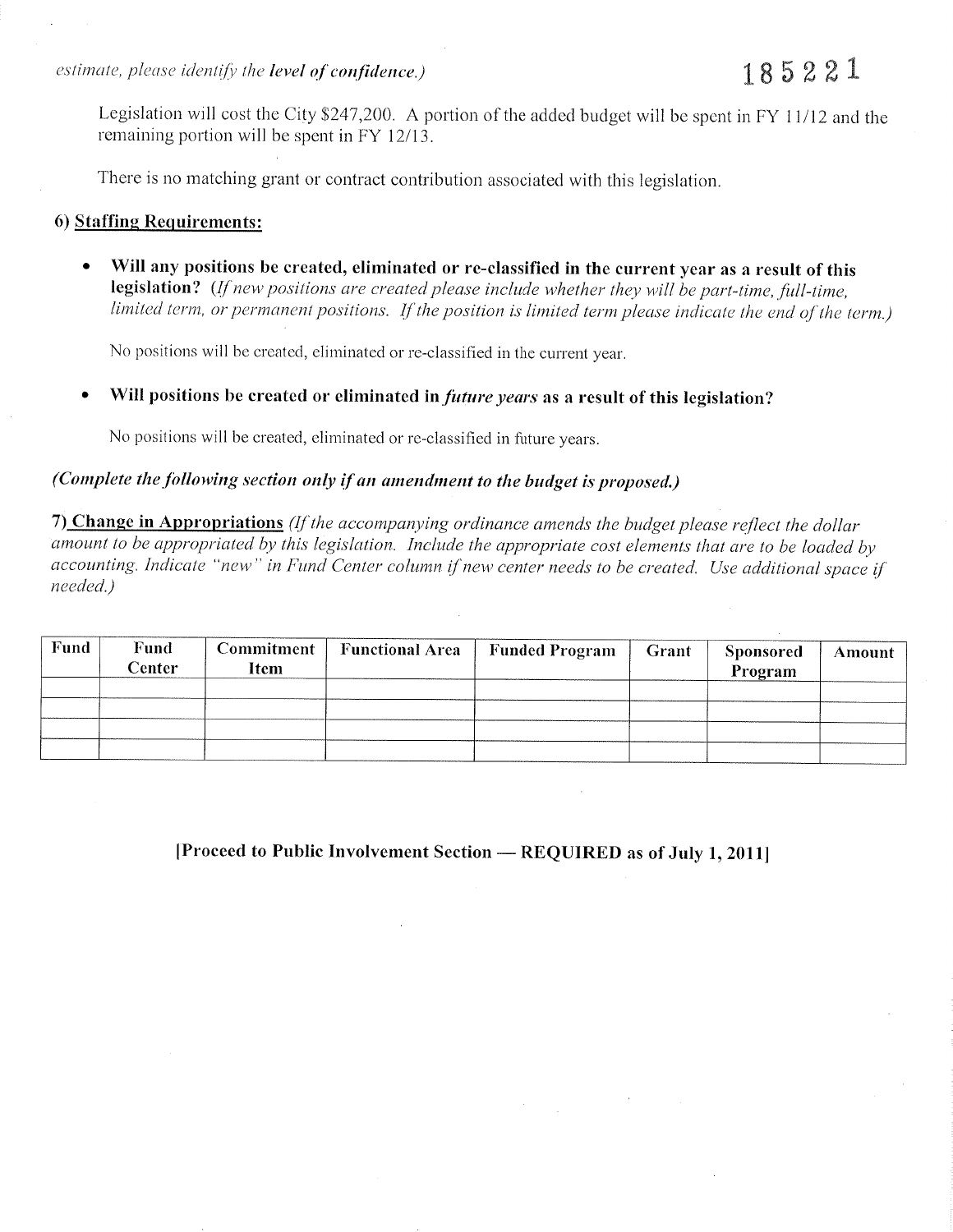# 8) Was public involvement included in the development of this Council item (e.g. ordinance, resolution, or report)? Please check the appropriate box below:

 $\boxtimes$ YES: Please proceed to Question #9.

 $\Box$  NO: Please, explain why below; and proceed to Ouestion #10.

### 9) If "YES," please answer the following questions:

### a) What impacts are anticipated in the community from this proposed Council item?

The project is expected to reduce nuisance flooding that currently affects SE Foster Rd and property owners in the area.

About 1000 feet of a new public street, SE Cooper Street, will be constructed to provide access to local residents at the southern end of SE 108<sup>th</sup> Avenue and SE 110<sup>th</sup> Avenue.

The bridges over Johnson Creek at SE 106<sup>th</sup> Avenue, SE 108<sup>th</sup> Avenue and SE 110<sup>th</sup> Avenue will be removed and the creek banks reconstructed to improve habitat for fish, birds, and other wildlife.

Additionally, construction impacts are anticipated to include noise, vibration, and possible impacts to traffic.

Upon completion, the project will provide opportunities for public recreation and education by constructing parking areas with informational signs on SE Foster Rd and public access to the site via a new pedestrian and bicycle bridge connecting to a maintenance road and trail on top of the flood storage berms.

### b) Which community and business groups, under-represented groups, organizations, external government entities, and other interested parties were involved in this effort, and when and how were they involved?

Project staff and public outreach staff have involved the surrounding property owners, residents and businesses, the Lents Neighborhood Association and the Johnson Creek Watershed Council in the project's design. Public meetings were held in 2007, 2008, 2009, 2010, and 2011. Media events were held in 2010 and 2011. Phase 1 construction, which was completed in October 2011, included frequent notification to residents and businesses via email and postal mail. The same type and frequency of notification to neighbors is anticipated during Phase 2 construction.

### c) How did public involvement shape the outcome of this Council item?

BES project team members have worked with members of the community, State and Federal agencies, and the staff of other City bureaus throughout the design of the project. Knowledge gained from public involvement efforts informed and influenced the design of the project elements.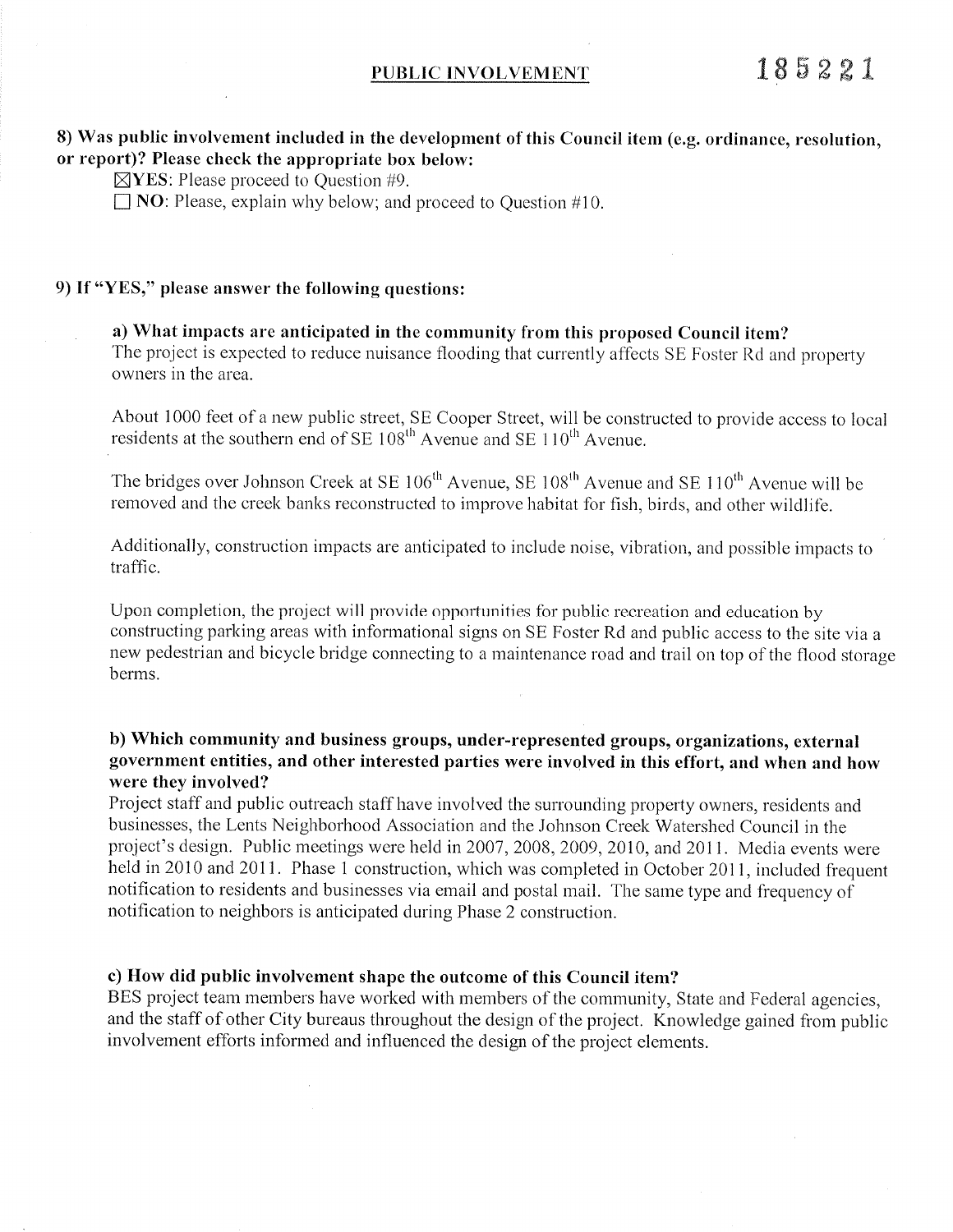d) Who designed and implemented the public involvement related to this Council item? Bureau of Environmental Services project staff and public involvement coordinators.

e) Primary contact for more information on this public involvement process (name, title, phone, email):

David Allred, Sr. Community Outreach Representative, 503-823-7287, David. Allred@PortlandOregon. gov

10) Is any future public involvement anticipated or necessary for this Council item? Please describe why or why not.

One or more public meetings will be held prior to the beginning of Phase II construction to inform the community about the project purpose and design, and the anticipated construction impacts. The public will be kept informed of activities during construction via briefings at neighborhood meetings, postal mail, email and the BES website. PI staff will attend project site meetings and meet with the community as needed.

, Bureau of Environmental Services

APPROPRIATION UNIT HEAD (Typed name and signature)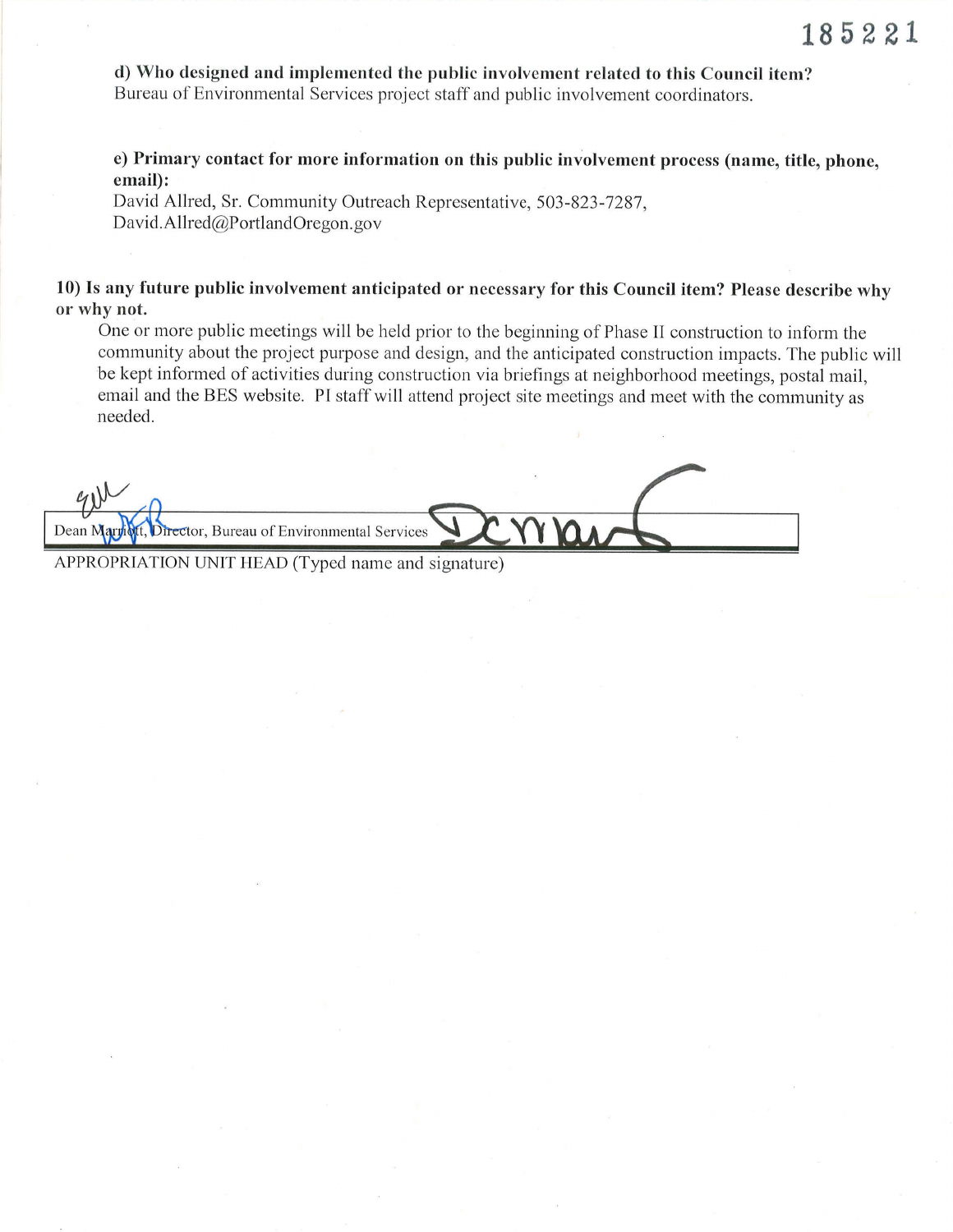-CITY OF PORTLAND<br>NVIRONMENTAL SERVICE

1120 SW Fifth Avenue, Room 1000, Portland, Oregon 97204 Dan Saltzman, Commissioner Dean Marriott, Director

# 185221

City Council Agenda Item Staff Supplemental Report

TO: Commissioner Dan Saltzman THROUGH: Amy Trieu

FROM: Scott Gibson, P.E. Design Services Division Manager

 $With-F3$  $M_{\textrm{NN}}$ 

DATE: February 16, 2012

Amend the Otak contract for the design of Phase 2 of the East Lents Floodplain RE: Restoration Project and add scope and budget for the design of additional public access improvements to Project No. E084644.

> 14 March 7, 2012

#### $I.$ **RECOMMENDATION**

Requested Council Hearing Date:

Endorse approval of amendment to increase the scope and budget of PTE contract 38100 with Otak for the design of additional public improvements to Phase 2 of the East Lents Floodplain Restoration Project.

#### II. **BACKGROUND**

Contract 38100 was for the design of Phase 1 of the East Lents Floodplain Restoration Project. The primary purpose of the design for Phase 1 was to mitigate nuisance flooding from Johnson Creek in SE Foster Road in the vicinity of SE 108<sup>th</sup> Avenue.

During the design of Phase 1, it became evident there was justification to seamlessly design and construct Phase 2 immediately after Phase 1. The Otak contract was amended to include the design of Phase 2. There is a need to add scope to the amended Otak contract. The additional funding will provide budget for the following scope.

### Contract Task 13.0 LOMR

Phase 1 will cause excavation and fill to occur within the Johnson Creek floodway, which is regulated by FEMA. As a result, BES is required to apply for a Conditional Letter of Map Revision (CLOMR) from FEMA for both Phase 1 and Phase 2. At the conclusion of the two CLOMR processes, FEMA will require BES to apply for a Letter of Map Revision (LOMR), a process which will revise the local 100-year floodplain map boundaries.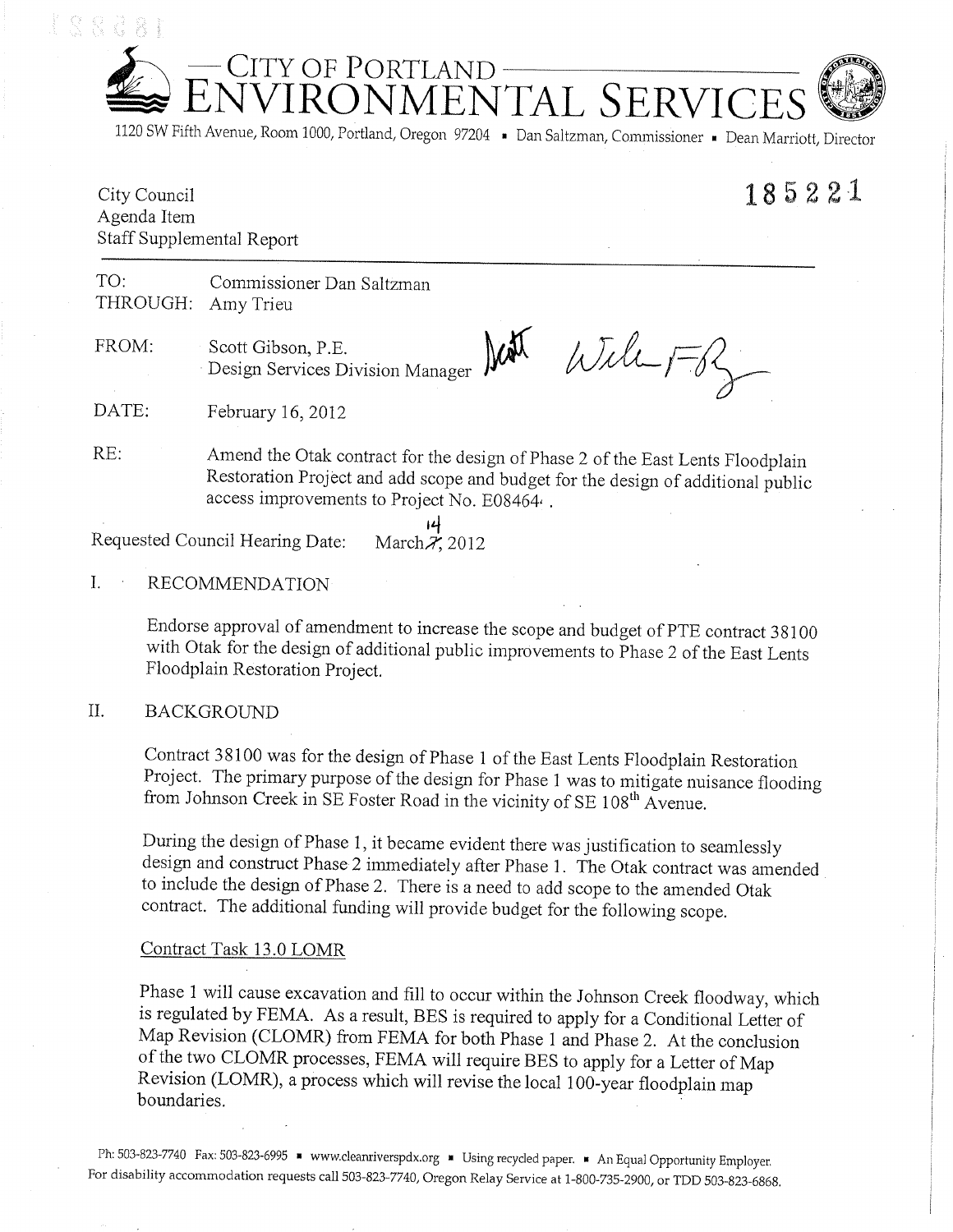Currently BES is in the midst of the second CLOMR process for Phase 2. Results from the Phase 1 CLOMR process revealed the current 100-year floodplain boundary would not match the results from the FEMA one-dimensional HEC-RAS hydraulic model Otak used to design the project to meet FEMA requirements. Some of the Freeway Land II commercial properly that was not in the previous 1OO-year floodplain will be in the revised i OO-year floodplain.

185221

To minimize the impact to Freeway Land II property, additional topographic survey on that property is needed to further refine the surface used in the model. The impact of revising the 100-year floodplain map on Freeway Land II property and thus the need for intensive topographic survey on that property was not anticipated and is not included in the current Otak contract.

### Contract Task 21.0 Public Access Improvements

ti ', 'l

e a

In cooperation with Portland Parks Bureau, BES determined it was in the City's and the public's best interests to add public access improvements to the constructed floodplain.

The improvements include a new parking lot off Foster Road, a pedestrian bridge across Johnson Creek and a paved trail from the parking lot, across the floodplain and onto new SE Cooper Street.

### Contract Task 22.0 Private Access Improvements

During property acquisition negotiations for three lots on  $SE 108<sup>th</sup>$  Avenue, the City agreed to swap City owned property at the end of  $SE 108<sup>th</sup>$  Avenue for the sought after lots. The terms of the agreements obligated the City to provide equitable services to the former City lots for the new owners.

The need to design street improvements to the end of  $SE 108<sup>th</sup>$  Avenue to meet fire code requirements was not anticipated, and the scope for that work is not in the current amended Otak contract. Funding is needed to design the regrading and paving of SE  $108<sup>th</sup>$  Avenue and a storm sewer to convey the stormwater runoff.

The need to realign the driveway entrance to the property at  $6821-6829 \text{ SE } 112^{\text{th}}$  Avenue from SE  $112<sup>th</sup>$  Avenue to new SE Cooper Street was also not anticipated. During design of SE Cooper Street, the Portland Bureau of Transportation determined the proximity of the entrance of the driveway to the entrance of SE Cooper Street would be a safety hazard and required the driveway to connect to SE Cooper Street.

# Contract Task 3.0 Engineering and Design Support

The addition of scope for the above described work will increase the scope of work under this task.

#### Contract Task 23,0 Operations and Maintenance

Most stream restoration projects are left to develop and mutate as necessary while the creek stabilizes after completion of the restoration work. The stream restoration on this project differs in that the stream restoration work is an integral part of the flood control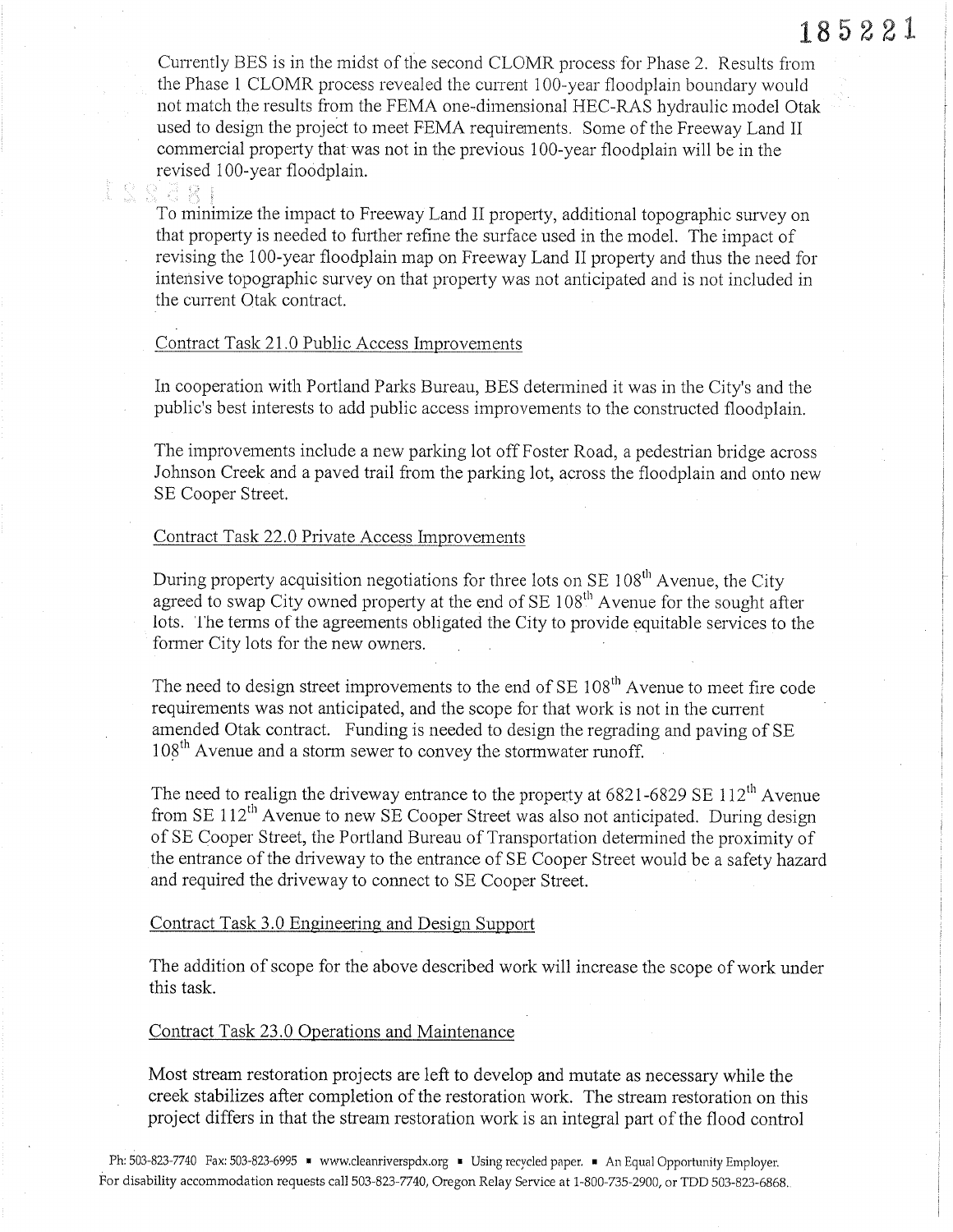design. The containment of floodwater that would spill onto SE Foster Road is the primary purpose behind the East Lents Floodplain Restoration Project. The design team realized an operation and maintenance plan must be developed to tell future caretakers of this section of Johnson Creek what stream enhancements are critical to the success of flood control operations, which are not and what to do when Creek waters mutate those enhancements. This scope for this work is not in the amended Otak contact and needs funding.

185221

# Contract Task 24.0 Post Construction Monitoring and Evaluation

Because of the fluctuating flows in Johnson Creek, all possible impacts to the constructed work can not be predicted. It is expected that the flows will alter the constructed work. This task will monitor and evaluate the constructed work and make recommendations or design changes to address movements in the constructed work.

#### III. FINANCIAL IMPACT

This contract amendment will cost \$247,200.

#### IV. **LEGAL ISSUES**

 $8888$ 

There are no known legal issues associated with this legislation.

#### $V_{\cdot}$ CONTROVERSIAL ISSUES

There are no known controversial issues associated with this legislation.

#### VI. LINK TO CURRENT CITY POLICIES

As shown in the June 2001 Johnson Creek Restoration Plan that was adopted by Council, the City has documented their commitment toward mitigating flooding and restoring wild life habitat along the Johnson Creek corridor. In the Plan, this project is listed as a high priority and is identified in Reach 15. Approval of this legislation will improve public access and use of public property.

#### VII. CITIZEN PARTICIPATION

As also shown in the Johnson Creek Restoration Plan, for many decades local citizens and the community have participated in discussions on how to restore the Johnson Creek corridor and mitigate local flooding. And the East Lents Neighborhood Association and the Johnson Creek Watershed Council have participated in the development of the design for this project.

#### VIII. OTHER GOVERNMENT PARTICIPATION

- FEMA has provided partial funding and administers the CLOMR and LOMR  $\bullet$ processes.
- Permits are needed from the USACE, DSL, DEQ and City's Bureau of Development Services.

Ph: 503-823-7740 Fax: 503-823-6995 • www.cleanriverspdx.org • Using recycled paper. • An Equal Opportunity Employer. For disability accommodation requests call 503-823-7740, Oregon Relay Service at 1-800-735-2900, or TDD 503-823-6868.